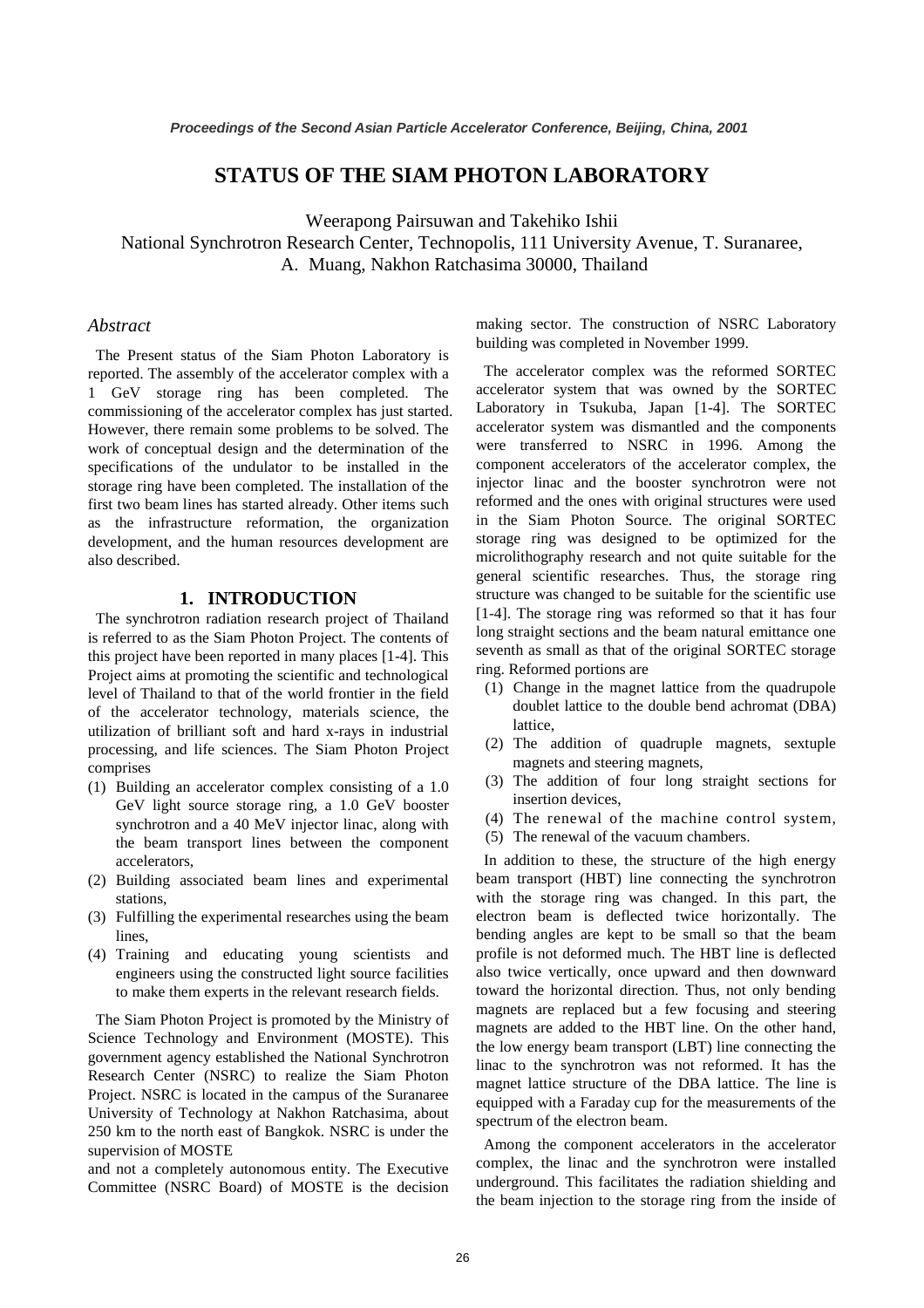the ring. By the injection from the inside, all the space around the storage ring can be used for experiments. Because the synchrotron is installed underground and the storage ring on the ground level, the HBT line has to be deflected twice vertically as mentioned before. The technical details have been reported elsewhere.

In the past five years, NSRC has grown as a research organization and its size expanded several times larger as compared with that four years ago. In addition to the scientific and technological issues, the description of the organization as an administration body appears also to be pertinent here. Another important issue to be considered is the infrastructure. An advanced facility is supported by a good infrastructure system. This point shall also be mentioned. In this report, the present status of the Siam Photon Project is described.

## **2. NSRC ORGANIZATION**

NSRC has been growing steadily and its organization has been changing so far. It is still changing. The organization consists of two major sectors, the Administration Sector and the Technical Sector, as is the case in ordinary research institutes.

The Administration Sector is just ordinary one. It has several groups:

- General Administration and Secretariat Section,
- Procurement Section,
- Account Section,
- Planning Section,
- Personnel Section,
- Publicity Section
- Library,

Among the sections described above, the publicity section is founded for the purpose to publicize the activity of NSRC to people in the country. At present, this section is carrying out the work for the publication of a periodical and the preparation of the NSRC introduction by means of the multimedia presentation.

The Library started with about 1800 books and some old back numbers of Physical Review donated by the Institute of Solid State Physics, University of Tokyo. Newly issued books are being collected. The subscription of several important international journals pertaining to the purpose of NSRC will start soon. The construction of the new library room in the head quarters building has been completed. The number of the staff members of the Administration Sector is 21.

Technical Sector consists of three groups, the Machine Group, the Beam Line Group and the Technical Support Group. Each group has several subgroups. The Machine Group comprises the following subgroups:

- Linac and Low Energy Beam Transport Line Group
- Synchrotron and Storage Ring Group
- Machine Control Group
- Electronics Group
- Insertion Device and Beam Analysis Group
- Machine Support Group

The missions of these subgroups are obvious from their names. The Technical Sectors have subgroups different from ones shown above. They are:

- Vacuum Engineering Group
- RF Acceleration Group
- Magnet Group

The members of these subgroups belong to the subgroups classified according to the component accelerators. The Synchrotron and Storage Ring Group also maintains the HBT line. The numbers of the staff members of the Machine Group is 18.

The Beam Line Group consists of three subgroups,

- VUV-SX Spectroscopy Group
- X-ray Utilization Group,
- Beam Line Instrumentation Group,

The VUV-SX Spectroscopy Group deals with the construction of the beamline for the experiments with vacuum ultraviolet light and soft X-rays. The photoemission experimental station is handled by this group. The Group will carry out the research work using the beam line. The X-ray Utilization Group deals with the construction of the beam lines for experiments using Xrays and will carry out experimental researches using the beam lines. At present, the members of this group are carrying out sample preparation. The work is for attaining the technique to crystallize proteins. In order to assist the construction work, the Beam Line Instrumentation group carries out the necessary hardware work. The number of the staff members of the Beam Line Group is 12.

The Technical Support Group deals mainly with the maintenance and reformation of the building and utilities. The Technical Support Group comprises four subgroups,

- Water Facilities Group,
- Electricity Facilities Group,
- Building Maintenance Group,
- Air Conditioning System Group,

The total number of the staff members of the Technical Support Group is 11.

The number of the staff members of Technical Sector is 41. The total number of staff members in NSRC is 62. This number shall be increased to 78 in the future.

## **3. RESEARCHES, REPORT AND PUBLICITY**

Since the Siam Photon Laboratory is still in the construction stage, the scientific investigations of materials using synchrotron radiation have not started yet. Research work having been carried out so far is mostly on the design studies. More practically, they are on the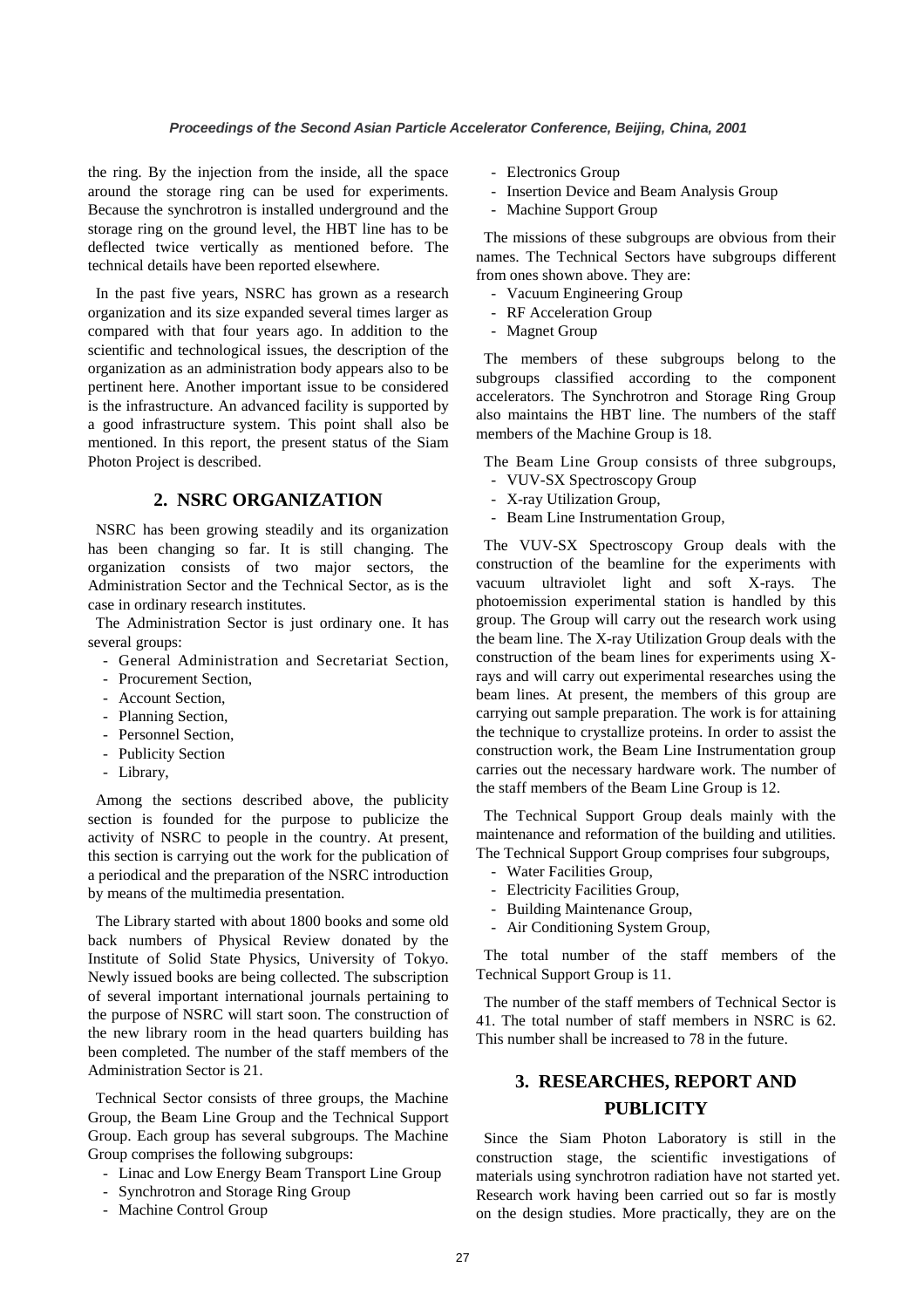beam dynamics calculations, the design work for the machine control system, characteristics measurements and related analyses of the RF acceleration systems, and the beam line design work. The total number of the publications in the past five years including the status reports is 30. We expect that routine scientific research will start early in 2002.

Regarding publicity, NSRC issues regular News Letters monthly. Four brochures explaining NSRC are available. NSRC has issued small books on the Applications of Synchrotron Radiation. A diskette for the multimedia presentation of the Siam Photon Project and the Siam Photon Laboratory is also available. NSRC has the home page on the website: http://www.nsrc.or.th/. Most of the materials described above are written in Thai, for the public relation to the Thai people including these involved in research work and educational activities is more important for the Siam Photon Project than that to the outside of the country.

#### **4. MACHINE REASSEMBLY**

The machine assembly work has been almost finished. The preparatory machine commissioning work has started in August this year. The machine assembly work proceeded in the following way:

- (1) The building was surveyed so that we mark standard reference points in the accelerator rooms. The component accelerators are installed and aligned according to the settled reference points.
- (2) The installation and alignment were first carried out on the synchrotron and then on the linac and LBT line. The installation and alignment of the storage ring were carried out after the component accelerators and the LBT line in the underground rooms were aligned.
- (3) The HBT line was aligned after all the component accelerators were aligned.
- (4) The baking of the vacuum chambers of the storage ring was carried out after the machine had been aligned. At present, the pressure inside the vacuum chamber is in the range of  $10^{-11}$  Torr.
- (5) Almost at the same time as the installation work was underway, the performance of various power supplies and controllers were inspected. Broken components were either repaired or replaced.
- (6) Major wiring work was carried out at the same time as (5).
- (7) The installation of the new machine control system was implemented after the main hardware work had been finished [5,6].
- (8) In the very last stage of the reassembly work, radiation monitors were installed and their performances were examined.

Up to the present, the proper operation of the linac and the LBT line was confirmed. During the course of the operation test, we found many troubles caused by the degradation of components. They were repaired except one in the machine control system. It is the synchronous pulse generator. In this case, a unit consisting of a partly repaired panel and newly built components is serving as the synchronous pulse generator. With this unit, the beam injection operation can be carried out. This will be mentioned later.

The performance test and characteristics measurements have been carried out on the RF acceleration systems of the accelerator complex including that of the linac. The complete investigation with the electron beam load has not yet been accomplished, but the performance and characteristics measurements made so far indicate that beam filling will be achievable. At present, the construction of a very final portion of the radiation safety system is underway.

#### **5. TROUBLES**

Since the original SORTEC machine was built 13 years ago and the dismantled components remained unused over 5 years, some component elements such as power supplies and controllers are found not to work properly. During the course of the reassembling work, all the components were examined carefully and broken parts were either replaced or repaired. More definitely, examples are as follows:

- The degradation in lubricant in mechanical components like fans for cooling.
- Rust or corrosion in the water supply systems.
- Incorrect indication of meters such as pressure gauges and flow meters.
- The breakdown of the 5th harmonics filter associated with the synchrotron power supply.
- The breakdown of ion pump controllers.
- The breakdown of water temperature controllers.
- The breakdown of the component circuits of some magnet power supplies.
- The leak in the RF tuner bellows.
- The breakdown of the synchronous pulse generator in the machine control system.

The troubles in the synchronous pulse generator are the most serious one. The source of the troubles of the synchronous pulse generator appear to be two fold. One was caused by the death of a battery supplying power to circuit boards. The memories input in them disappeared. The other is the breakdown of the software storage part of a computer installed in the synchronous pulse generator. The parts of the lost memories were repaired by replacing the batteries and inputting the memories. However, a part of the computer installed in the synchronous pulse generator could not be repaired. Thus, the SORTEC timer system was abandoned. Instead, a new timer system has been made. The work has not been completed yet. At present, the repaired part of the old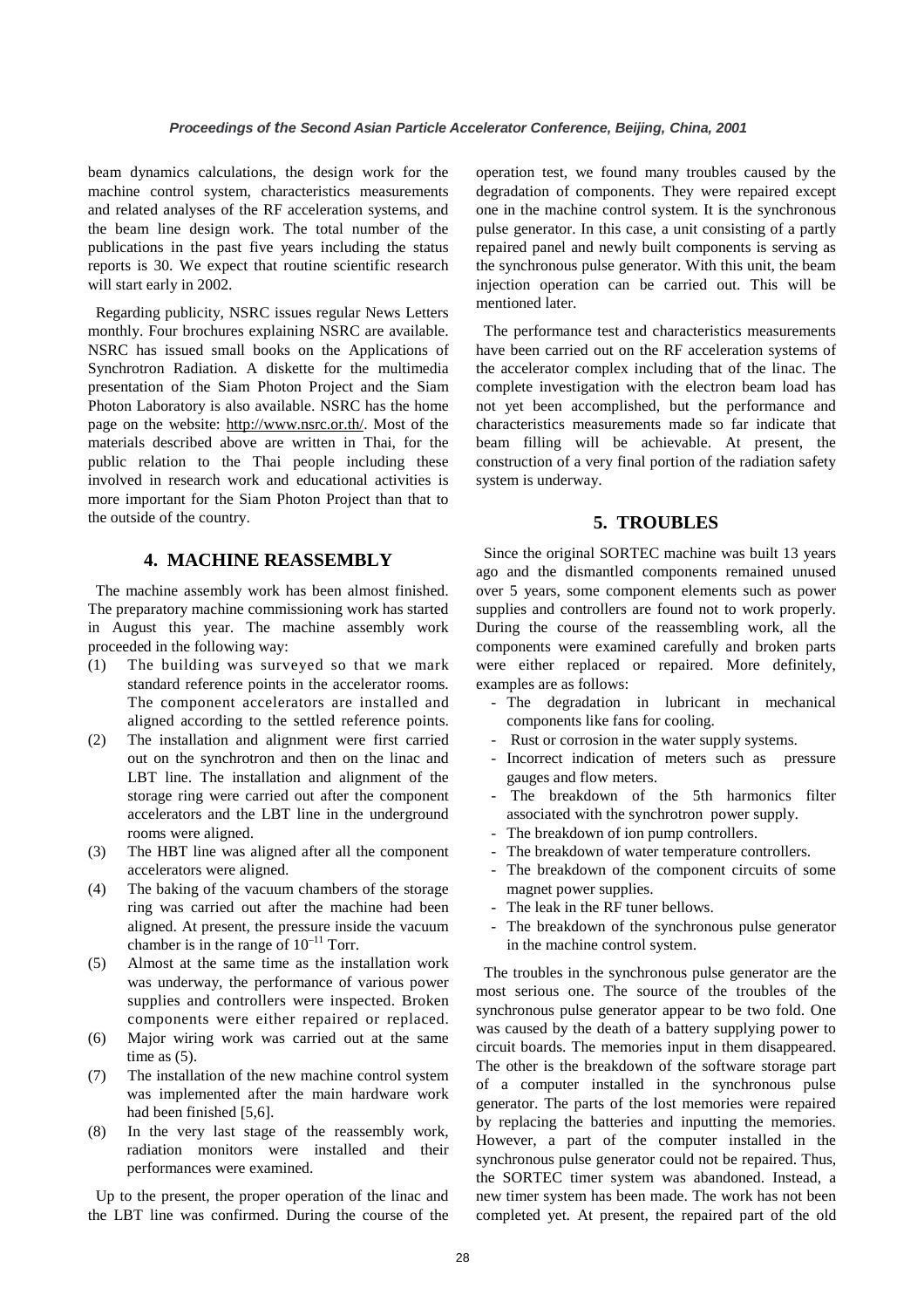synchronous pulse generator and a part of the newly built system are combined together to generate a synchronous pulses switching the beam injection system.

Troubles occurred also in the aluminum vacuum chambers. Some of them were cracked during transportation. They were not fatal and welded again.

Another serious problem is the heterogeneous floor settlement in the machine room. In the case of the synchrotron room, the difference of the floor level that moved in 4 months amounted up to 5 mm. The synchrotron was realigned. The similar heterogeneous floor settlement was found in the storage ring room, although the amount of the floor shift was smaller. As a measure for this, the electron beam location adjustment by the use of steering magnets is considered. In spite of repeated inspection work, the cause of the heterogeneous floor settlement has not yet been clarified.

Some other troubles in utilities were found. They are mostly in the water supply systems. One of the troubles for which we spent plenty of time for repairing is the corrosion of the tubes of the pure water supply. Rust was found at many welded parts. The causes were the use of improper welding rods and poor workmanship. All the welded parts were cut off and welded newly. About three months were spent for this repair work.

Another serious problem in utilities is the blowing out of fuses in a static condenser unit in the power supply line. This occurred twice. We have the doubt that the breakdown of the 5th harmonics filter mentioned above is related with the cause of the blowing out of the fuses in the static condenser unit. Various measurements are underway to find the cause and the measures. A headache source is an occasional power failure. We use a combination of UPS and a diesel generator. We are increasing the capacity of the UPS system.

#### **6. INSERTION DEVICE DESIGN**

The conceptual design work for the undulator to be installed in the storage ring has been finished. The undulator is planer and of the Hallback type. It has only one pair of magnet array. It is designed to generate light covering the spectral range from 20 eV to 600 eV using the 1st to 3rd harmonics lines. If we use up to the 5th harmonies line, we can expand the available spectral range to about 800 eV. The period length is 64 mm and total length is 2.5 m.

The vacuum chamber in the undulator part of the storage ring is made of stainless steel. We decided to use the vacuum chamber made of stainless steel in spite of the fact that other parts of the storage ring vacuum chambers are made of aluminum, because the stainless steel chamber is mechanically stronger than the aluminum chamber and the vertical chamber width can be made smaller. Thus we obtain a stronger magnetic field and a shorter wavelength cut off. The minimum magnet gap is 28 mm. Other details of the features of the undulator are not described here.

## **7. BEAM LINES**

The construction of the first two beam lines is under way. [8,9] One of the beam lines is for the electron beam monitor with visible light (direct observation of the electron beam by synchrotron light). The other is for photoemission experiments. The construction of the beam line components was performed by TOYAMA in Japan. The assembly work on the site starts around September 10. The optical elements such as mirrors and gratings are supplied by Karls Zeiss. They are made of silicon crystals.

The construction of the photoemission experimental station has completed by VACUUM GENATOR in UK. The assembly work on the site will start in October.

The monochromator used is of the constant deflection angle type with the non-linearly varied spacing plane grating. An average resolving power of 5,000 is attained. Monochamatized light is focused on a sample as a small spot.

The photoemission system enables us to carry out the angled resolved photoemission measurements. At the initial stage we plan to do measurements at room temperature.

#### **8. ASSOCIATED LABORATORY**

In addition to the synchrotron radiation experiment building, NSRC owns the main building. In this building we have the administration office and some rooms for experiment preparation. The structure of the building has recently been reformed to certain extent. The number of office rooms for engineers and technicians has been increased much. We have a lecture hall and a library. There are five rooms for preparatory work. One room is used for the stock room. The machine shop is under construction.

# **9. HUMAN RESOURCES DEVELOPMENT AND SCHOOLS FOR TRAINING**

In the fulfillment of the Siam Photon Project, the human resources development has been an important target of the project. One urgent issue is to train the engineers, scientists and technician in a short period regarding the items necessary urgently. The supply of the skilled manpower is the most important issue. So far, we have implemented some possible ways for this. One is the dispatch of engineers and scientists to advanced facilities